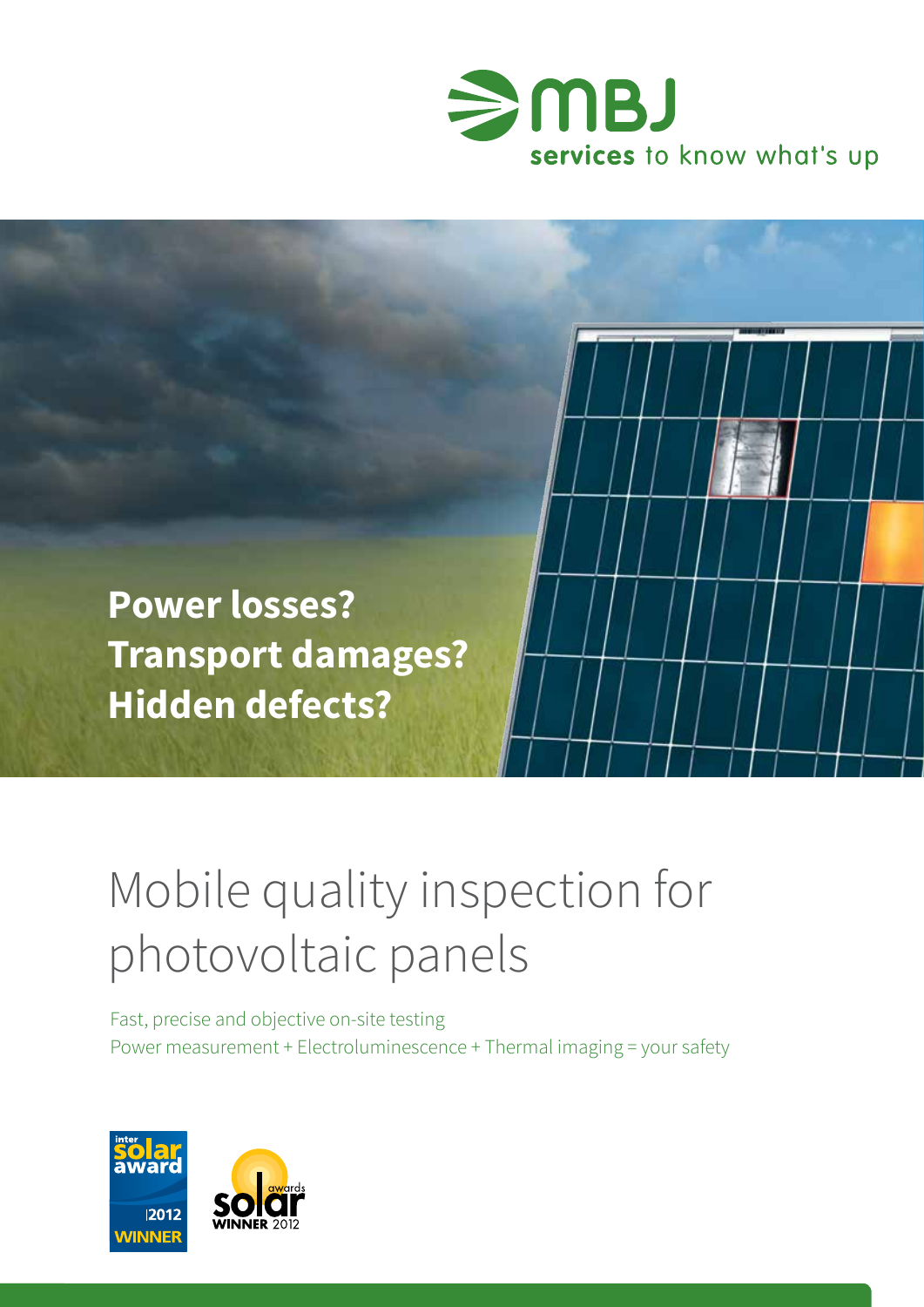# **Precise and objective testing of photovoltaic panels: power measurement + electroluminescence + thermal imaging**



# Problems with power losses, transport damages or hidden defects?

The photovoltaic market is a global market. Solar panels are increasingly being transported over long distances by different means of transport to their place of installation in the entire world.

A quality control at the end of the production process in the solar panel manufacturer's production site is not enough because incorrect handling during transport as well as unsuitable packaging can lead to damage to the PV panels. This damage is often invisible to the human eye but can have a very negative effect on the solar panel's output so that the solar power plant's capacity can no longer be guaranteed on a permanent basis.

More and more manufacturers of solar panels are coming onto the market, but little is known about their quality standards. Furthermore, one repeatedly finds offers for low-cost panels, but are these of good quality too? Planners of solar power plants need solar panels that are financed by banks, i.e. are ,bankable'. In order to convince investors and insurance companies of their projects, they have to make sure that the panels are of a good quality too.

# Solution: power measurement, electroluminescence and thermal imaging



#### **Power measurement**

The panel's STC power is determined and verified by measuring I-V curves on the basis of the high-power LED flasher.



#### **Electroluminescence**

High-resolution EL-images make inactive areas and micro-cracks on the cells in the panel visible to the human eye.

#### **Thermal imaging**



An integrated IR camera permits the detection of diode errors and hotspots through viewing the live image on the



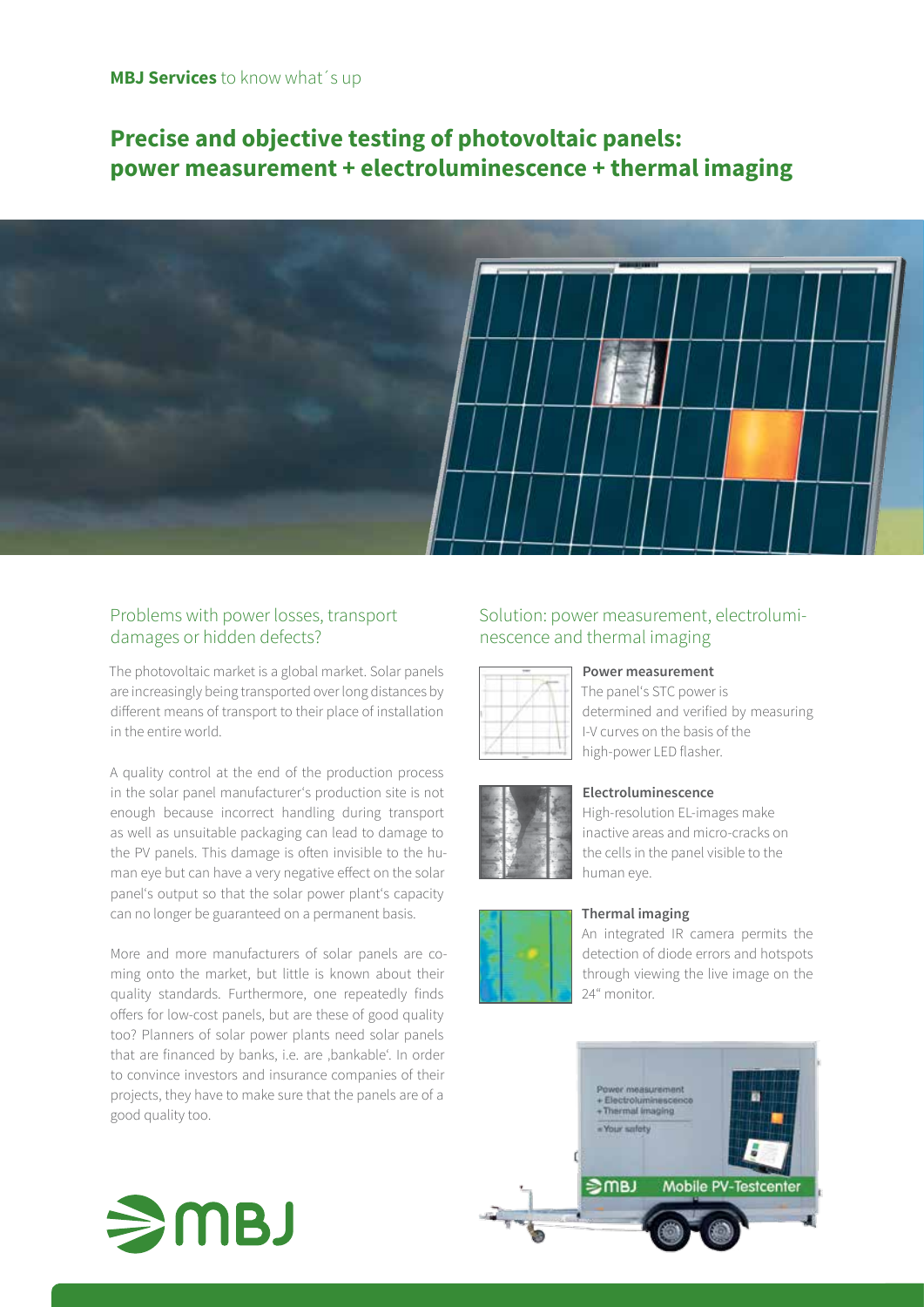

# Mobile PV-Testcenter from MBJ Services

**With its Mobile PV-Testcenter MBJ Services offers a solution for on-site panel testing directly before installation or during maintenance work.**

The Mobile PV-Testcenter provides all measurement and test methods needed for an objective analysis of solar panels in the field. With our device insufficient output as well as hidden defects - like micro-cracks, inactive areas or hotspots - can be identified quickly and reliably on site.

The Mobile PV-Testcenter combines a power measurement based on innovative LED technology, a high-resolution electroluminescence system and an IR camera in one testing system. It is operated by – intuitive – software. The measured data is saved automatically in a database. A very detailed report that compiles all of the results in one document is generated automatically for analysis purposes. A unique feature of the mobile measuring unit is its compact installation in a car trailer.

Check the quality of PV panels directly on site so that you know what's up!

**Power measurement + Electroluminescence + Thermal imaging** 

**= Your safety** 

# Partner network

Order an on-site test through our partner network. Inquiries to www.mbj-services.com/partner